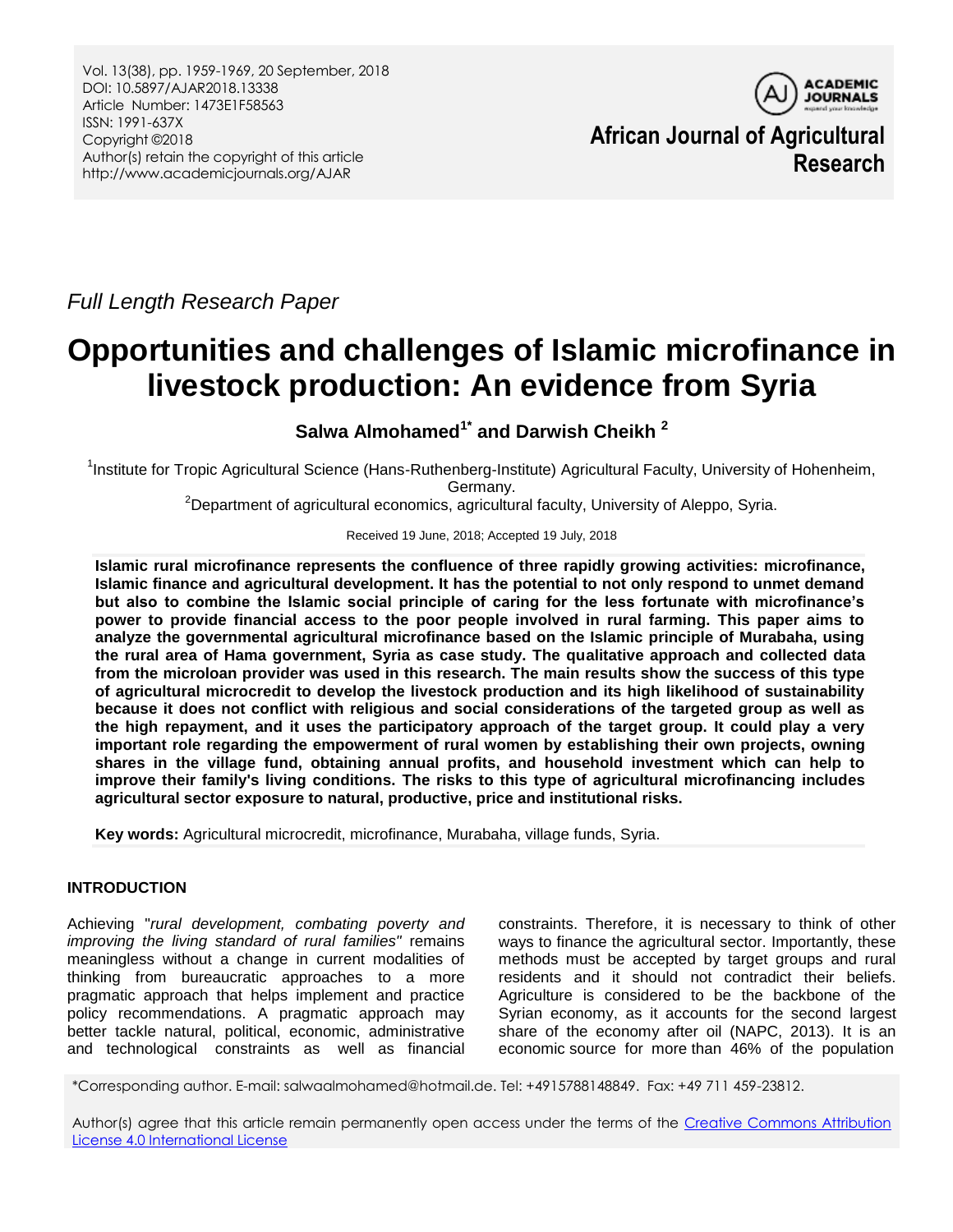(Almohamed and Doppler, 2008). Therefore, agricultural development projects, in general, aim to combat poverty, reduce unemployment, and establish the principle of selfhelp with a participatory approach. Within this context, it aims to activate the participation of rural families to become economically viable and to achieve social and economic development of the community by various rural activities like the micro-foundation projects. The Credits are available to rural families from various institutions or persons, e.g. from the agrarian bank, agricultural cooperatives, relatives or private lenders. The first three sources of loans have an interest rate of between 0 and 8%, while the interest rate of lenders is about 25% (Almohamed and Doppler, 2008). Due to the Syrian crisis and the ensuing inflation, interest rate in the agricultural cooperative bank was raised to 10% in 2012 (NAPC, 2017).

Borrowing from an agricultural bank and cooperative associations remains as an option, despite low interest rates, due to bureaucratic difficulties and unfair conditions required by the agricultural bank. The Rural families find access to such institutions very complicated, since they need a lot of time to fulfill all the formalities. In addition, high formal and informal costs of governmental and money lender credits clearly affect the competitiveness of domestic commodities in global markets due to higher production costs. Furthermore, poor families cannot attain the necessary conditions to meet the required guarantee by the agricultural cooperative bank. The public opinion on the state banks in Syria is even among the individuals who have not interacted with them before, that they have a lot of requirements, too complex and too expensive, and even corrupt (IFC, 2008). Hence the need to find a new, innovative way to provide rural families with the capital necessary to cover the costs of the production process and the formation of fixed productive assets and this new method of finance should appropriate with the economic and social circumstances of the poor rural families. Sometimes the problem of not benefiting from available capital sources is the beliefs of rural farming families themselves. Therefore, many studies recommend that it is necessary to provide loans for the rural production process. At the same time, these studies indicate the need to refuge the rural families to recent forms of loans with interest rate because of their incompatibility with the Islamic religion legislation (Abdo, 2014; Alsawan, 2017). Therefore, there is an urgent need to develop essential programs for an efficient rural credit system. Crises are generally an opportunity for fundamental changes in existing institutions to achieve sustainable rural development, provide financial solutions consistent with religious beliefs, and overcome shortcomings of the previous financing system. Meanwhile, the current credit systems are characterized by administrative and institutional ineffectiveness and the efficiency of public banks has been hampered by institutional deficits, internal governance and lack of

qualified staff, low levels of capitalism and statutory legislative impediments (IFC, 2008).

The Aga Khan development network and the World Bank, through the Consultative Group to Assist the Poor (CGAP) has been actively involved in bringing microfinance to the forefront of the Syrian government agenda and Kreditanstalt für Wiederaufbau (KfW) has also been active within the microfinance sector (CGAP, 2008).

Therefore, the main objective of this paper is to highlight the importance of microfinance based on the Murabaha principles as an alternative to current official funding, using the microfinance program in the Livestock development project in Hama as a successful pilot case. Actually, this microcredit system seeks to achieve sustainable development by adopting the principle of Murabaha and it also seeks to help create employment opportunities for target groups, improve the income of the beneficiaries and their participation in funds management, and promote practical ideas managed by the rural people themselves.

## **Objectives of the paper**

The significance of this research is to highlight the importance of the microcredit system principle of Murabaha (sale for Profit) in the agricultural sector as an alternative for the current agricultural financing method and to discuss the system's strengths and weaknesses for the possibility of expanding it to all rural areas in the country and other developing countries that have the same social, economic and agricultural conditions.

The Murabaha (Cost-Plus Financing or sell for Profit) means sale on profit. Technically, it is a contract of sale in which the seller declares his cost and profit. As a financing technique, it involves a request by the client to the bank to purchase a certain item for him. The bank does that for a definite profit over the cost which is settled in advance. This research aims to study the mechanism of microfinance based on the Murabaha (resale for profit) by using data obtained from the Livestock Development Project (LDP), in the Governorate of Hama, Centre of Syria and finally this study aims to reach conclusions that can be applied and expanded in different rural areas and to ensure acceptance and participation by the target groups and their ability to repay. This research has a bird's-eye view that collects information, conceptualization, analyze and conclude on the problems of agricultural finance.

## **LITERATURE REVIEW AND MICROCREDIT EMPIRICAL STUDIES**

Investment in microfinance is a multi-purpose investment aim towards social and financial achievements. There are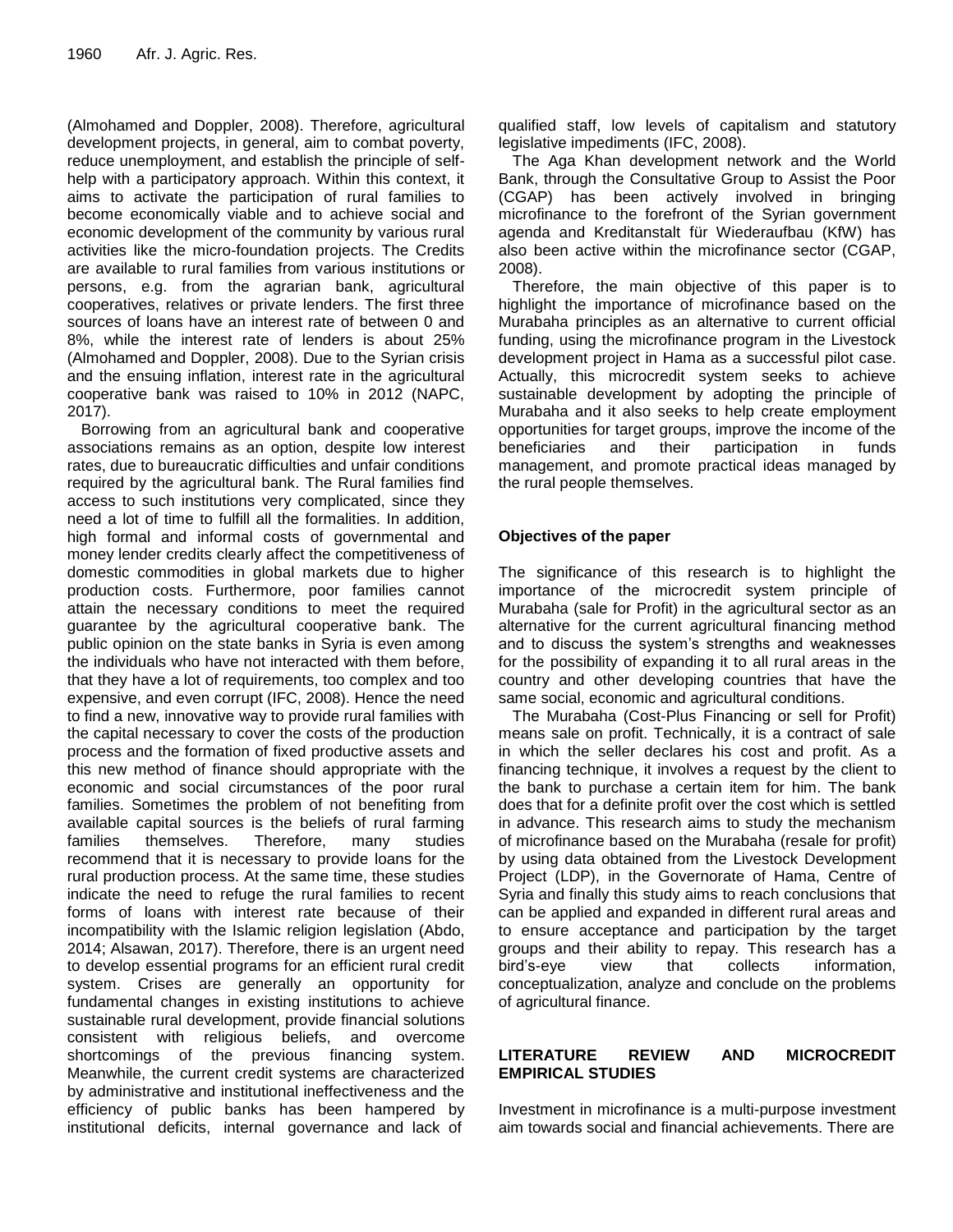lots of studies on the role of microcredit in fighting hunger and advancing food security. Some relevant literatures will be used to build the conceptual framework of microfinance (CGAP, 2008, IFC, 2008; IFAD, 2009). Microfinance is a powerful tool to combat poverty. If the poor can reach financial services, they can gain more, build their assets, and protect themselves.

In China, Chinese Micro Finance Projects (MFPs) provided a very good case for studying microfinance outreach as they have overwhelmingly targeted the poor areas and households (the core poor) located in remote mountainous areas of northwest and southwest of China. In his study, Cheng (2007) advocates a strategic policy shift for donors and governmental institutions in China to redefine major clients of micro-loan services to those who have no access to formal loan services in the poor areas. However, the rich are effectively excluded, but among eligible households, rich and poor are equally likely to participate.

On the side of demand, farmers require credit for two reasons, the first is the acquisition of working assets to increase agricultural production, including simple inventory of goods to be resold through new marketing channels, and the second is credit as a liquidity reserve as Saris noted (Saris, 2001). These results are not out of line with the findings in Li et al. (2011a) as the microcredit program helped improve households' welfare such as income and consumption. Despite the optimistic findings on how microcredit has changed the rural households' living conditions, results show that the majority of the program participants are not poor, which represents some doubts on the social potential (such as poverty reduction) of China's microcredit programs. Li et al. (2011b) continued with microcredit research to examine the factors influencing the accessibility of microcredit by rural households using logistic regression and found that there are 12 household-level factors, including educational level, family size, income, and others such as interest rates and loan processing time.

An interesting paper about the microcredit in rural Morocco suggested that the demand for and use of microcredit is shaped not only by agro-ecological conditions, but by two major partially interrelated factors: debt-related norms articulated with the perception of the sanction in case of repayment default and the social life of microcredit, namely how social actors, credit officers, and local leaders engage with microcredit; the study argued that microcredit markets do not develop from demand-led supply, but instead, are historically, politically and socially constructed (Morvant-roux et. al., 2014). Amin et al., (2003) also evaluated whether microcredit programs reach the relatively poor and vulnerable farmers in two Bangladeshi villages. The study finds that while microcredit is successful at reaching the poor, it is less successful at reaching the group most prone to destitution, the vulnerable poor. It can be noted that there is an urgent need in microfinance programs to identify the main channels to reach real deserving people by involving the local communities in self-assessment process and identifying the groups with most needs for borrowing.

When talking about rural development, one should not lose sight of the role of rural women in development and their involvement in any program. A study about the gender and microcredit in India suggested that when agencies, governmental or non-governmental, in a developing country make credit available to low income women, they can reduce the costs of delivery, greatly increase repayment rates, and substantially improve the well-being of poor families (Elavia, 1994). Other study also suggests that such credit tends to increase women's participation in decision-making, reduce fertility, substantially improve household nutrition and raise awareness for children's education (Rosintan and Cloud, 1999). Thus, the microcredit for women is a commonly used strategy for women empowerment. The findings of a research about the empowerment effects of rural women's access to microcredit in Ghana confirmed that women are empowered as a result of their access to credit of an NGO-run micro-lending program. However, another study shows that some women have little control over the use of loans and are not better off; some are subjected to harassment and are worse off due to their inability to repay loans on time (Ganle et al., 2015). A study in Uganda also presents experimental evidence on gender and receiving micro-loan. Microenterprise owners were randomly offered either capital with repayment (discount loans) or without repayment (grants) and were randomly chosen to receive business skills training in conjunction with the capital. The research found no shortrun effects for female-owned enterprise either from capital offered or training received. However, it found large effects on profits and sales for male-owned enterprise that were offered loans and this study suggested that repayment requirements increased the likelihood of profitable investment (Fiala, 2018).

To overcome farmer's inability to repay loans in lowproductivity seasons, Akotey (2016) tried to provide micro insurance to solve this problem in a study conducted in Uganda. He examined the combination of microcredit and micro insurance and their potential to improve the wellbeing of low-income households. The study indicated that households using microcredit in combination with microinsurance significantly gain in terms of welfare improvement. Microcredit alone may be good but its benefit to the poor is enhanced and sustained if the poverty trapping risks are covered with micro insurance. To this context, combining microcredit with micro insurance will empower the poor to sustainably combat against poverty (Akotey, 2016).

To confirm the significance of the microfinance, Chliova et al (2015) carried out a meta-analysis of empirical findings from 90 studies conducted to date about the microcredit and the main finding reveals the positive impact of microcredit on key development outcomes at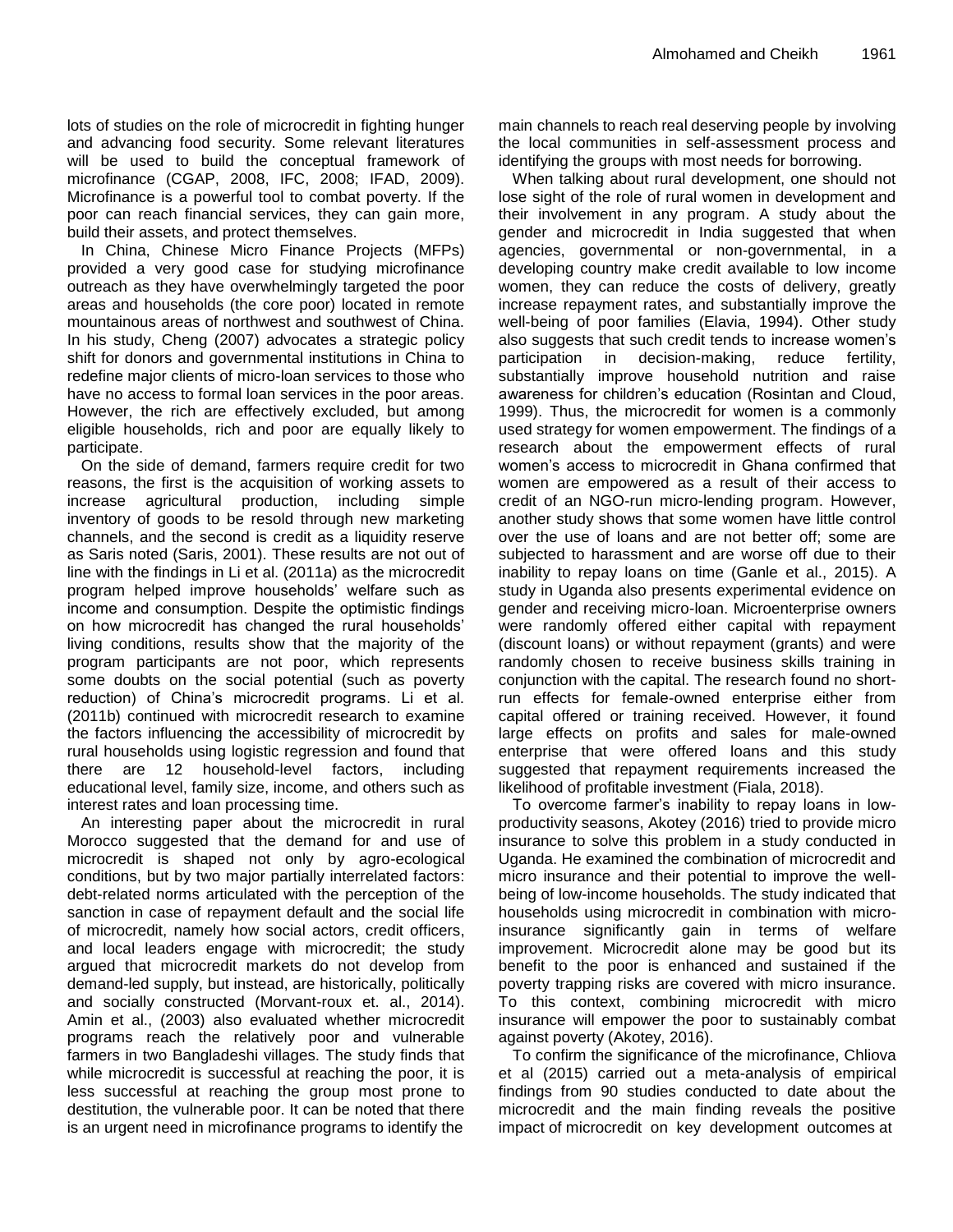the level of the client entrepreneurs, additionally this study scrutinized that the microcredit generally has a greater impact in more challenging contexts. Over the past 30 years, the Islamic finance has grown markedly to become a global industry alongside other traditional types of financing. The only difference between traditional and Islamic credit is the Islamic financing based on the Murabaha principle.

Murabah is defined by (Skeck, 2015) as a sale on profit and technically a contract of sale in which the seller declares his cost and profit. This has been adopted as a mode of financing a number of Islamic banks. As a financing technique, it involves a request by the client to the bank to purchase a certain item for him. The bank does that for a definite profit over the cost which is settled in advance. The main findings of this study are that Islamic Relief follows a set of criteria that governs the size and type of fund to achieve the growth of the working capital. It also follows clear policies that encourage small investors and fulfill the requirements of several economic sectors using "Murabaha", as a suitable alternative to the other conventional financial systems. It was also suitable because it agrees with the Islamic laws and regulations and helps to control and organize the relationship with investors.

An interesting study about the impact of Murabaha rate on the financial performance of Jordanian Islamic banks' (2000-2013) concluded that there was a significant impact of Murabaha rate on the Return of Assets (ROA) in the Jordanian Islamic Banks. This result has been a good indication for the increasing demand to finance Murabaha, which increases the volume of investments and assets of the bank and therefore is reflected in the returns achieved in the future. Also, the study showed that there was a significant impact of Murabaha rate on the Return on Equity. This means that the bank has the ability to use its assets properly, whereas the Murabaha rate has no significant effect on the earning per share. Another study by Mohieldin et al. (2011) confirms the same finding. The most important result of this study is that Islam has a rich non-traditional means and mechanisms, if they have been applied in a true way, it can lead to poverty reduction and inequality in Islamic countries with widespread poverty.

The paper of Farsca (2008) explores the use of Islamic finance instruments in MENA, arguing that the experiences of Islamic microfinance (MFIs) operating in the MENA in the last decade demonstrate that Islamic MFIs can be competitive with conventional finance in the region, and can address the basic financial needs of their clients in a cost-effective manner as well as can meet the reported demand of lower income groups for religiously tailored financial services. On both an ideological level and practical level, microfinance and Islamic finance complement one another. Islamic finance's emphases on entrepreneurship, materiality, and risk sharing are reflected in microfinance basic model of joint-liability lending to the poor entrepreneur.

It must be noted, there are a few studies that cover the agricultural Islamic microfinance, hence the importance of this study as the first one in this Islamic agricultural microfinance research field. The Islamic microfinance for development of livestock production initiative established by the Syrian agricultural ministry is the second initiative at the Syrian-level after the Jabaal Al-Hoss Project in rural Aleppo governorate. This project focused on rural development in general and it does not focus on agriculture. It was established in 1999 by the Syrian government with corporation with UNDP (Farsca, 2011).

#### **METHODOLOGY**

#### **Data sources**

The data were obtained from the following sources:

(i) Statistical information published in the annual agricultural statistical books, obtained from the Ministry of Agriculture and Agrarian Reform, as well as statistical data provided by the Central Bureau of Statistics, the country study prepared by the research centers on financing and loans such as the National Centre for Agricultural Policies and the reports of international organizations. (ii) Data provided by the LDP management and interviews conducted in the Department of Livestock Development Project in Hama governorate. A field visiting was also carried out in the targeted villages and discussions with agricultural extension staff and the committees responsible for managing the village fund.

#### **Analytical method**

In order to achieve the objective of the study, the qualitative approach was used. A descriptive method is one in which information is collected without changing the environment. It is used to obtain information concerning the status of the phenomena to describe "what exists" with respect to conditions in a situation.

Based on the available data, this research tries to highlight the importance of the agricultural microcredit based principle of Murabaha (sale for Profit) as an alternative for the current agricultural financing method and to discuss the new system's strengths and weaknesses for the possibility of expanding it to all rural areas in the country that have the same social, economic and agricultural conditions.

#### **Description of the research area and the studied villages**

According to the classification of Wattenbach (2006), the research area is in the fourth farming system in the subsystem of "rain-fed middle plains". 78% of the cultivated land is rain-fed, which explains the low productivity of crops. The research area has increased barley production by two-thirds of the wheat production area. The main cultivated crops in the study area are barley, wheat, olive and cumin. The second main economic activity of the area is animal husbandry with a focus on sheep rearing.

The income sources in the rain-fed agricultural system depend mainly on seasonal agricultural or non-agricultural employment. The reason for seeking non-agricultural work are mainly due to the low yields of agricultural crops in the low rainfall area (average of less than 250 mm per year), which is compounded by the scarcity of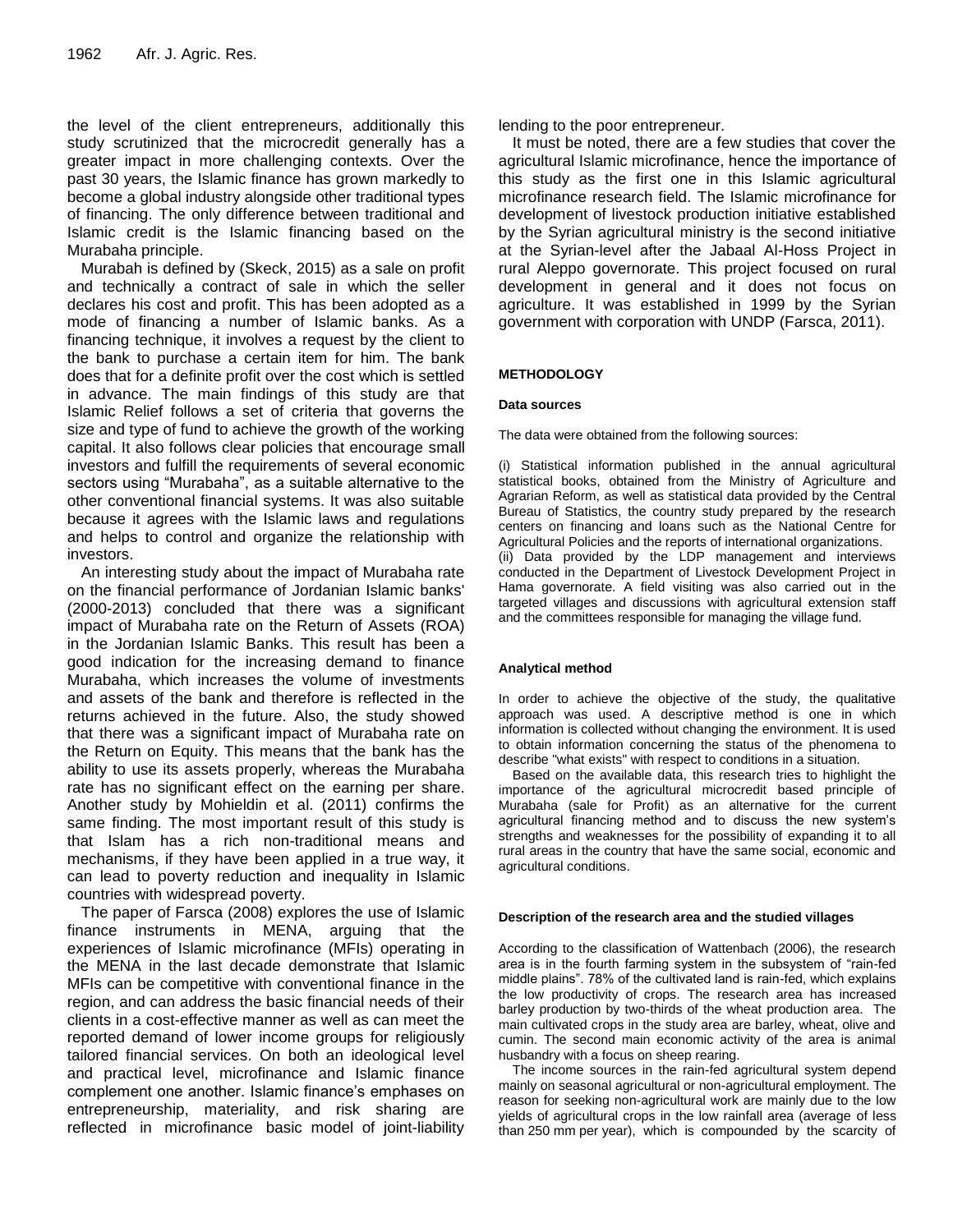

**Figure 1.** Demographic, ethnic and religious distribution in Syria, 2011. Source: Website of the Blog NUSUH, translated from Arabic to English by the author.

other income sources. Rain-fed agriculture has been the result of the state's policies that prevent the drilling of wells in many regions to protect groundwater resources. According to the Wattenbach's classification, there are three types of families in this sub-system: rich families, who account for 10% of the total population in the region (own more than 60 dunums of land; 1 dunum is equivalent to 1000  $\mathrm{m}^2$ ), medium families, who account for 30% (20-60 dunums), and the poor families, who account for 60% (less than 20 dunums) of the population. Poor and medium farmers are unable to obtain official loans because of their indebtedness to agricultural cooperative banks. Consequently, these farmers tend to borrow from the private sector with high interest rates. Thus, a big part of the governmental support to strategic crop goes to the traders who provide these loans. The poor farmers devote most of their production to household consumption, especially wheat, vegetables, and dairy products; however, they sell the surplus in good rainy years. It must be noted that the proportion of the rural population is 45% of the total population in Syria while the rural population in Hama Governorate is 63% (COS, 2013).

Actually, there is no official statistic on the religious demographic in the study area, but according to the US State Department's report on religious freedoms, the Sunni Muslim community in Syria is 77%, Allawi 10%, Druze 3%, Ismaili and Shi'a 8%, Christians and the Yazidi minority (US Department of the State, 2017). Figure 1 shows the demographic distribution in Syria. It is to note that the majority of the population in the study area regarding this figure is Arabic Sunnah, because of this fact, it is very important to carry out

development program of credit based on the Islamic based principles.

## **RESULTS AND DISCUSSION**

Following Prof. Muhammad Yunus' Nobel Peace Prize, microcredit lending has risen to prominence and the volume of microcredit loans substantially increased. Yunus' initiative is expanding in developing countries, as each country has tried to develop the idea of microfinance in line with its potential and its economic, social and institutional environment.

#### **Describe the traditional official finance in Syria**

Although the state seeks to harmonize the financial system with the overall developmental objectives, the official credit system is still characterized by its inflexibility to provide loans for production activities. It experiences liquidity shortages and its complex conditions to access loans make it difficult to reach the poorest people; in some cases, personal relationships play a crucial role in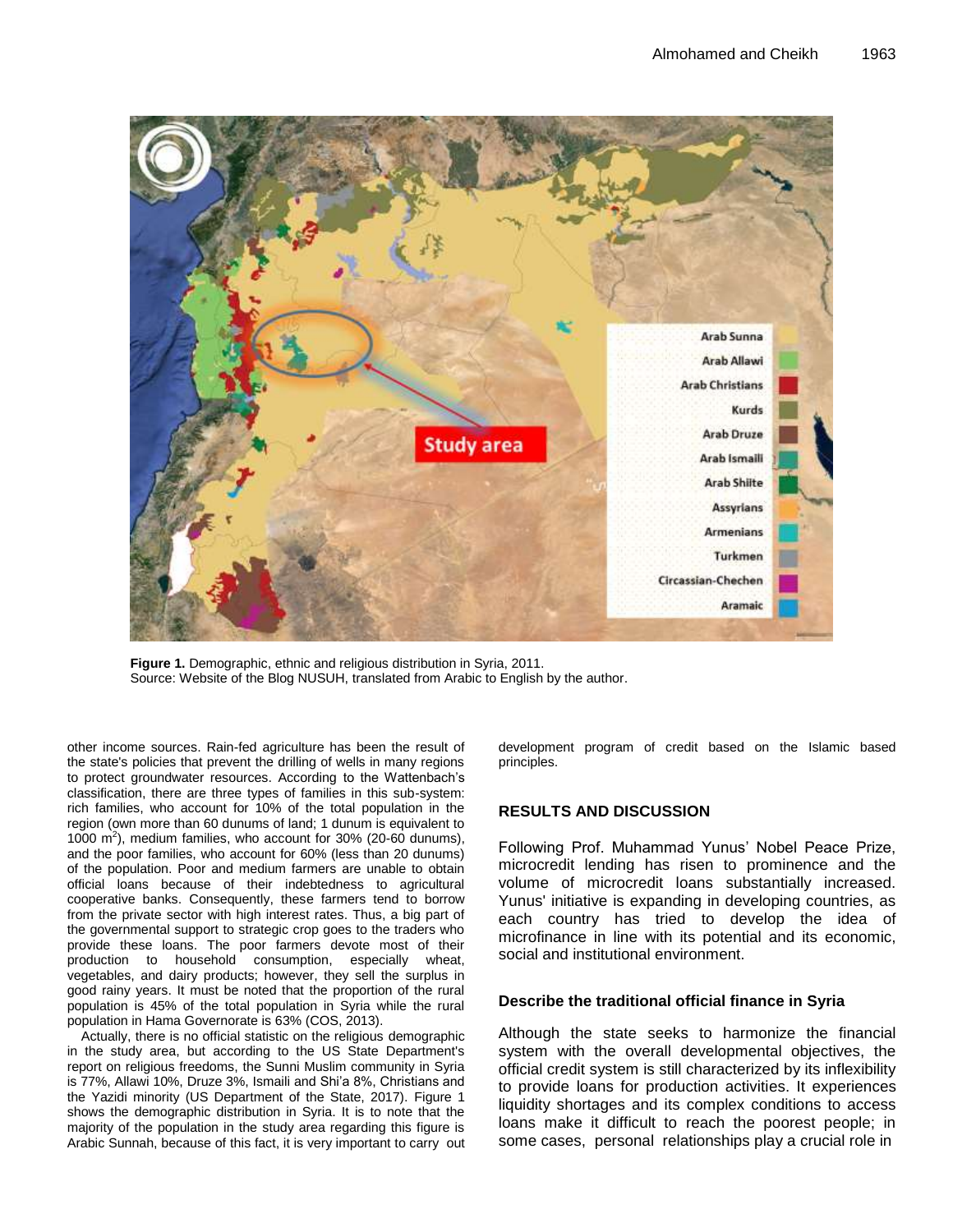obtaining access to credit. Many families are also unwilling to access bank loans for many reasons: religious factors that prevent borrowing for interest and the lack of experience required by the procedural requirements and guarantees necessary for the official credit; social factors also limit the access of rural families to official bank loans.

There is a great need to find an agricultural financing system that can overcome the above-mentioned problems of recent official credit system based on the principle of Murabaha which will be discussed later. The spread of the microfinance is expected in the agricultural sector and this approach is a socially and religiously acceptable solution to overcome the lack of liquidity by covering investment costs. It can be seen as a comprehensive approach due to its gender-neutral and participatory principle. It is also sustainable and has low risk of default for many reasons. Borrowers are shareholders at the same time and they manage the funds themselves. It is necessary to manage these funds effectively and for the credit to be repaid in monthly instalments. In addition, microcredit is used in animal production projects that are economically viable and have comparative advantage in the research area. The guarantee of each member in the funds reduces the risk of his inability to repay, which is considered as an additional advantage for this type of credit system. Unfortunately, the war in Syria since 2011 stopped production activities in most rural areas and the number of borrowers drastically decreased due to displacement of by the war.

## **Description of the agriculture and the livestock**

Agriculture is considered as a significant sector of Syria's GDP and more than 35% of rural households have animals (NAPC, 2017). Therefore, the ministry of agriculture has set up a large development project, called Livestock Development Project (LDP), to invest in a livestock sector in areas with low potential for crop production. LDP is seeking to develop a microcredit program as part of its project, so that all investments in the agricultural sector will not depend on sources like personal savings nor from external sources such as private lenders. The LDP has many dimensions of development, economic, and social goals and extension services, so it provides components of an integrated rural development in Hama governorate. It aims to achieve the following goals (Syrian agricultural ministry, 2017):

(i) To increase incomes of poor families in rural areas and small breeders who depend on livestock production in various agricultural stabilization zones and Al Badia (the Step), which is estimated at 311,000 families distributed in 1,260 villages throughout the country and targeting about 100 villages in the project area in Hama branch

(research area).

(ii) To apply the principles of herd management through guidance and training in livestock breeding and production and to provide veterinary services such as immunization, treatment and provision of veterinary medicines.

(iii) To supply feed and use feed as resources for rangeland rehabilitation in the steppe, pastoral seeds propagation, and pastoral shrubs cultivation.

(iv) To establish a microfinance fund for targeted poor villages and families that has the capacity to manage the funds in a legal manner.

# **Main components of the LDP**

The project is concerning the integrated development of livestock in Syria and is implemented by the ministry of agriculture and the agrarian reform (MOAAR, 2015.) with funding from the Syrian government and a grant from IFAD. One of the LDP primary objectives is to establish sustainable local financial institutions that are owned and managed by the people themselves. The main components of LDP are shown in Figure 2. As shown in the Figure 2, LDP comprises many units regarding livestock production.

(i) Unit for increasing livestock production by supporting animal health and agricultural extension services. This unit supports projects for rural women, human and animal health care, literacy courses and courses on how to make dairy products. These projects were carried out during the last five years.

(ii) Unit for pasture improvement and feed resources development.

(iii) Unit of development for small and medium-sized enterprises and rural finance for livestock production. 42 finance funds were implemented with 1,911 small loans with a total value of 140,956,000 Syrian pounds (SYP) or 281,912 United States dollar (USD) (1USD=500SYP) (LDP website).

Figure 1 shows that the vast majority of the population of the governorate of Hama and its countryside are Muslims. Therefore, this type of small loans will definitely find a great demand in the rural areas. As previously stated that more than half of the rural population in the study area are poor, so the microcredit is a very good capital provider based on the principle of the Islamic principle Murabaha what is suitable for them regarding the believes and small agricultural projects and enterprises.

# **Working approach of the village microfinance funds**

In the governorate of Hama, there were eight established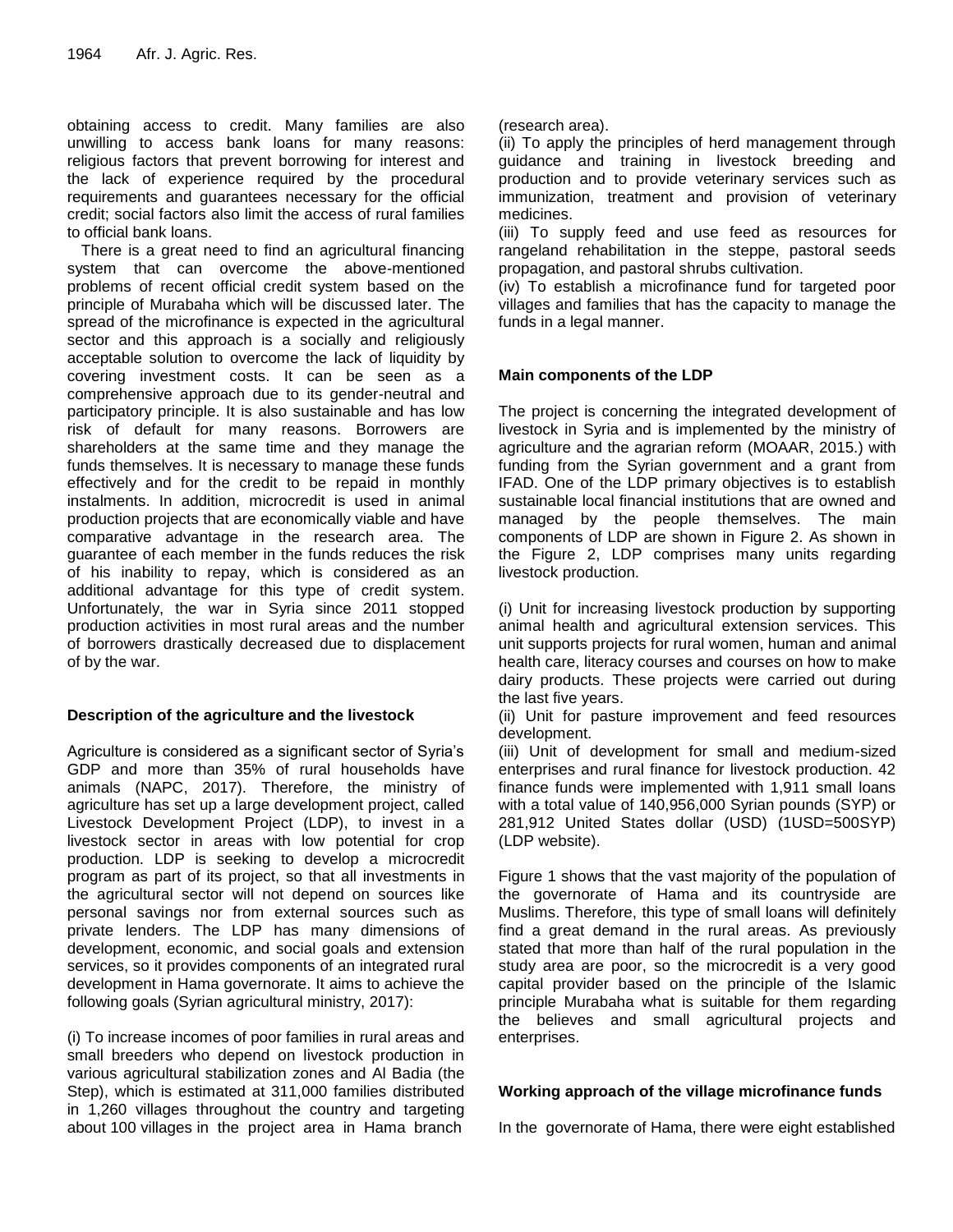

**Figure 2.** Main components of LDP.

**Table 1.** Demographic and natural characteristics of considered villages.

| Village | <b>Stabilization</b><br>zones | Size of area<br>(ha) | cultivated<br>land (ha) | <b>Population</b><br>(resident) | <b>Number of animals</b> |             |          | <b>Illiteracy</b> |
|---------|-------------------------------|----------------------|-------------------------|---------------------------------|--------------------------|-------------|----------|-------------------|
| number  |                               |                      |                         |                                 | <b>Sheep</b>             | <b>Cows</b> | Goats    | rate $(\%)$       |
|         | 3                             | 3.769                | 2.223                   | 13.238                          | 5,000                    | 100         | 468      |                   |
| 2       | 2                             | 2,550                | 700                     | 700                             | 2.900                    | 20          | 60       | 3                 |
| 3       |                               | 1.934                | 1.509                   | 2,800                           | 2,430                    | 138         | 576      | 6                 |
| 4       | 2                             | 1.246                | 1.246                   | 7,466                           | 3.478                    | 876         | $\Omega$ | 2                 |
| 5       | 3                             | 3,331                | 2,865                   | 5,216                           | 3,658                    | 70          | 500      |                   |
| 6       | 3                             | 88                   | 83                      | 2,200                           | 7.146                    | 91          | 576      | 2                 |
|         | 3                             | 10.396               | 8.785                   | 4.500                           | 9.217                    | 96          | 1,328    | 5                 |
| 8       |                               | 1,909                | 1,871                   | 2,700                           | 8,272                    | 85          | 1,027    | 10                |

funds by the end of 2014 with a total of 904 shareholders, of which 35% were women, and the loan amount totalled 1,775,000 SYP (MOAAR, 2015). Table 1 describes the demographic and characteristics of the eight villages. As it can be seen, the villages are in the first, second, and third settlement areas. These settlement areas vary in annual rainfall, 600, 350, and 250 mm/year, respectively (NAPC, 2017). Table 1 also shows that sheep breeding dominates the studied villages and there is a high percentage of cultivated land from the total area, which indicates the integration between livestock and crop production. In terms of illiteracy rate, all villages apart from three (6%) and Eight (10%) had relatively low illiteracy rate. Applying for microfinance funds from the LDP begins with the request of village residents to establish a village money box or fund (Figure 3). But the number of the members shall not be less than 100 persons and the contribution fee shall be set at 1,000 SYP per member. A three-member local committee is elected and trained to strengthen the participatory approach in managing the village fund; then, the three to six-month probationary phase begins. The evaluation of the village fund takes place after three years of lending. Figure 3 illustrates how microfinance works for a typical village in the research area.

The most important condition for obtaining the loan is that the applicant is a shareholder between 18-60 years' old who resides in the village and is supported by two individuals who contribute to the fund. In terms of the microfinance policy, the provided credits are repaid with the Murabaha (Farsca, 2008) till the end of the loan. Murabaha is something different from loan interest. It is established by the banks for religious reasons and beliefs. However, the loan with Murabaha value is paid in monthly instalments. There shall be no other costs paid by the beneficiaries such as fees or penalty interest. Murabaha is the bank's intermediary to buy a commodity at the customer's request and then to sell it at a price equal to the total cost of the purchase plus an agreed amount of profit between the bank and customers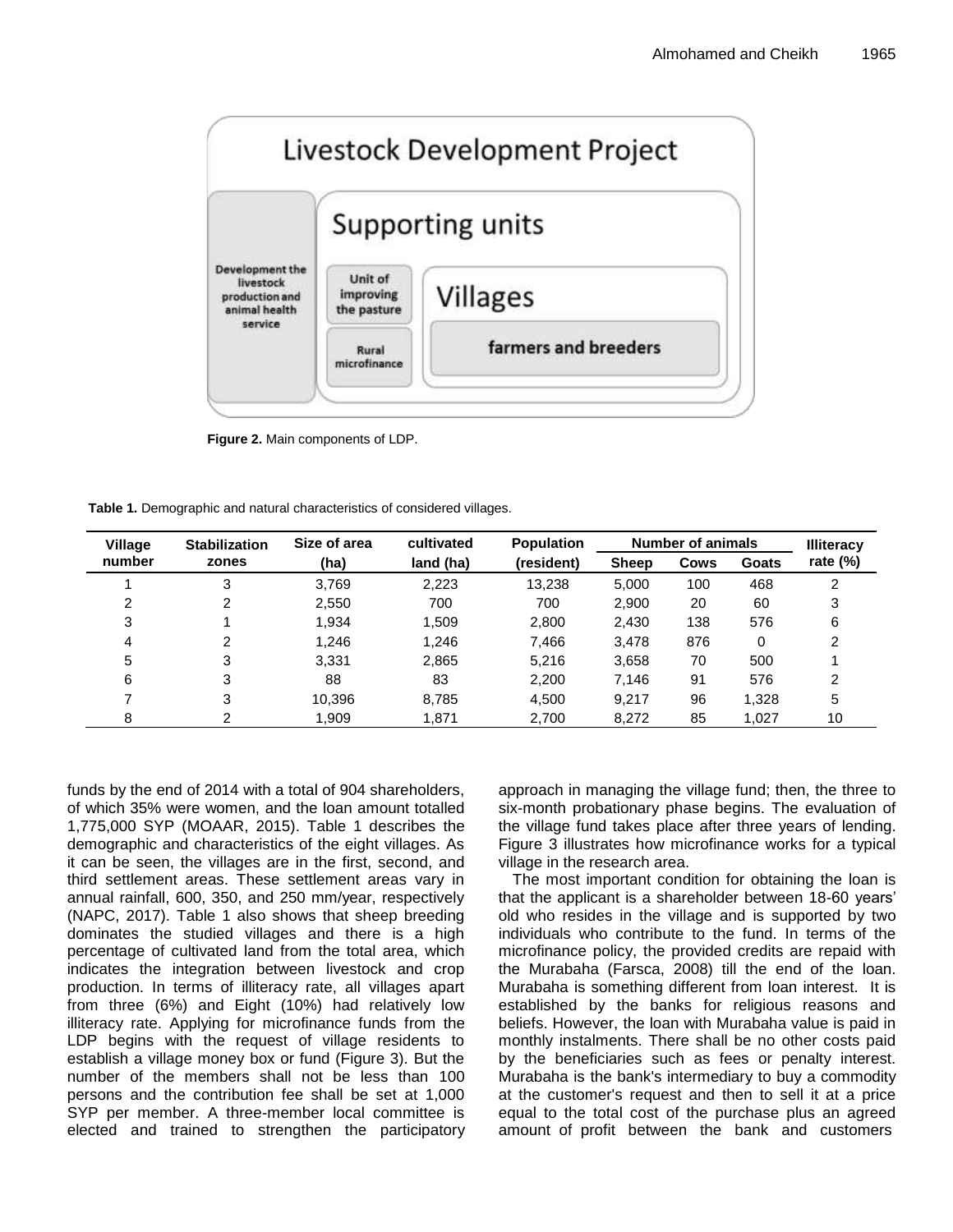

**Figure 3.** Community of village development fund.



**Figure 4.** Use the provided loans in different activities related to livestock.

(Skeck, 2015). The total cost of the purchase is the purchasing price of the commodity plus all the expenses paid by the bank for purchasing the commodity, less any discount the bank receives from the seller. The Murabaha amount is, therefore, the total purchasing cost plus the bank's profit.

The Murabaha contract consists of three parties: the seller, the buyer, and the investment bank or the trader who is an intermediary between the seller and the buyer.

However, the bank does not offer to buy the commodity until after the buyer has declared his desire to buy and promise to pay. In principle, Muslim scholars believe that Murabaha is allowed if it does not violate its conditions. It is to be noted that the principle of Murabaha is applied more in Islamic commercial and real estate banks.

The LDP provides about one million SYP in cash to each village. Once shareholders add funds to the village fund, the money value further increases. Loans are distributed to farmers who periodically contribute to the village fund. The farmers provide the required documents and receive the loan that will be repaid over a period of 12 months. As it can be seen in Figure 4, the majority of the loan is used to purchase sheep for breeding and milk production. Breeding Awassi sheep is widespread in Syria, which is favoured by consumers in importing countries, especially Saudi Arabia. The breeders also prefer Awassi sheep because they are adapted to harsh local conditions and environment. Sheep breeding is a profitable economic activity and it competes against crop production on labor and capital production factors even in regions with high potential of irrigated crop production (Almohamed and Doppler, 2008; Cheikh and Almohamed, 2017). The second biggest part of the loan is used to buy feed; funds are also used to buy goats and cows for breeding. Figure 5 indicates the percentage of men and women in the considered villages. The men's shares with 60% have a bigger part as the women only with 40%, but the difference is only about 10%. This shows the extent of women involvement in this microfinance program, which are almost completely unnoticed in short, medium and long-term loans provided by public banks such as the agricultural cooperative bank.

Table 2 shows there are differences in the amount of loans provided to each village without considering the population density of each village. Village Four had the largest share of loans with the biggest number of shareholders, and Village Eight had the lowest share of loans. In terms of the Murabaha, Village Three achieved the highest value of Murabaha while Village Five and Six achieved the lowest value. The project management had provided rewards for the villages with the highest value of Murabaha (Village Three and Eight, 6.76 and 5.02%, respectively). Table 2 also notes that the Murabaha rate is nearly equal to the interest rate of the agricultural cooperative bank (5%), which is less than the interest rate to non-cooperative farmers, which is usually 8%.

The high percentage of loan repayment and good rate of Murabaha in this successful microcredit example in Syria confirmed several advantages of this type of credit system, especially in rural development projects. Microcredit has the advantage of high demand and sustainability because it does not conflict with religious and social considerations of the rural target group and it is suitable to the poor farmer and breeders regarding its small volume. The active participation and contribution of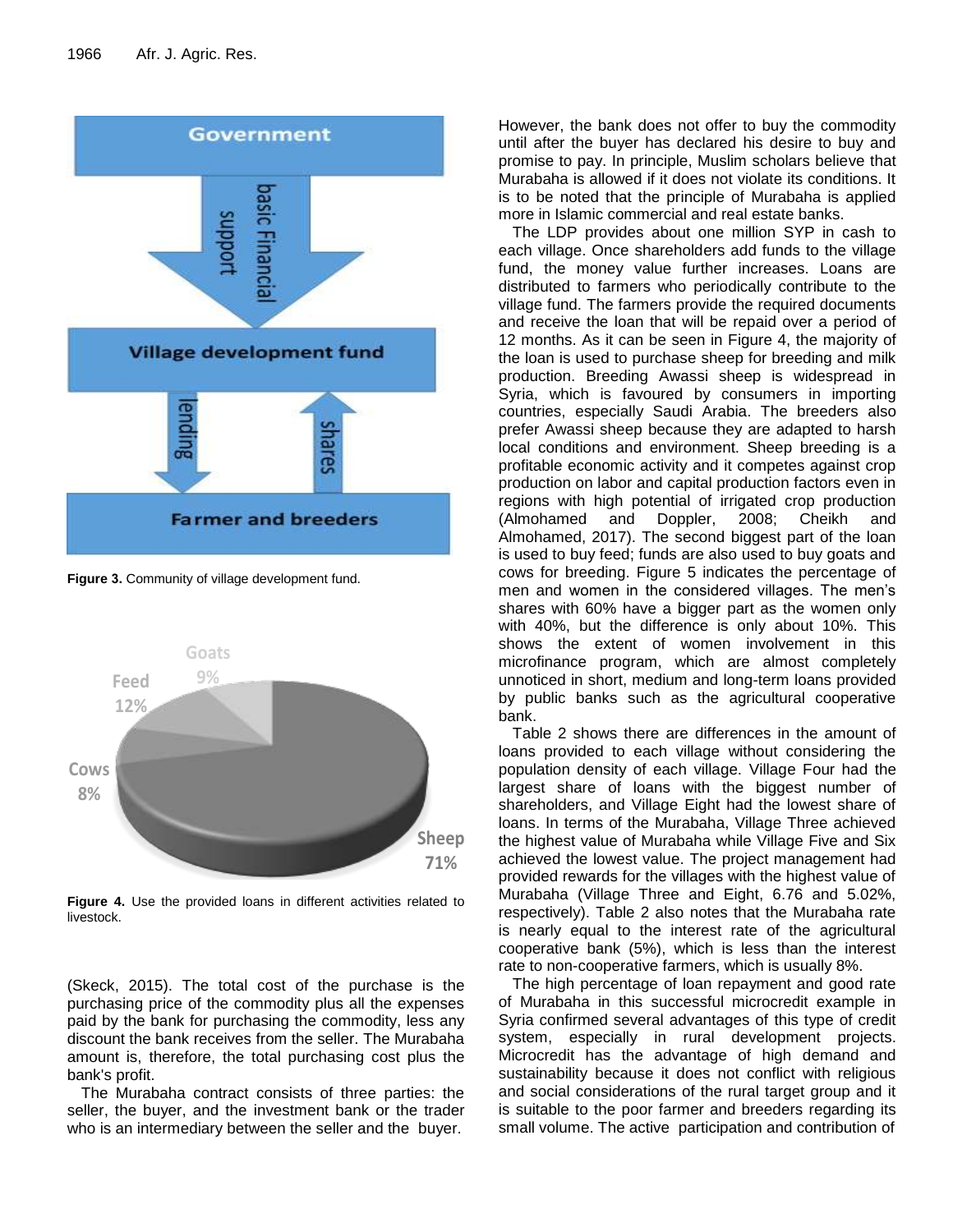

**Figure 5.** Percentage share of gender in the village fund.

| Village<br>number | <b>Amount of loans</b><br>(men) | Amount of the loans<br>(women) | <b>Total</b><br><b>Murabaha</b> | Rate of the<br><b>Murabaha</b> | Ratio of repayment<br>$(\%)$ |
|-------------------|---------------------------------|--------------------------------|---------------------------------|--------------------------------|------------------------------|
|                   | 1,395                           | 945                            | 112,320                         | 4.80                           | 100                          |
| 2                 | 2,105                           | 665                            | 135,360                         | 4.89                           | 100                          |
| 3                 | 1,565                           | 820                            | 161,280                         | 6.76                           | 100                          |
| 4                 | 3,764                           | 2,189                          | 295,334                         | 4.96                           | 100                          |
| 5                 | 1,140                           | 270                            | 67.680                          | 4.80                           | 100                          |
| 6                 | 1,866                           | 398                            | 108,670                         | 4.80                           | 100                          |
|                   | 2,100                           | 1,300                          | 170.400                         | 5.01                           | 100                          |
| 8                 | 1.315                           | 900                            | 111.120                         | 5.02                           | 100                          |
| <b>Total</b>      | 15,250                          | 7,487                          | 1162,164                        | 5.11                           |                              |
| Max               | 3.764                           | 2.189                          | 295.334                         | 6.76                           |                              |
| Min               | 1,140                           | 270                            | 67.680                          | 4.80                           |                              |
| Std.              | 831,90                          | 600,45                         | 68,782.21                       | 0.66                           |                              |

**Table 2.** Total values of the loans for considered villages (1,000 SP) and the Murabaha.

rural women in the village's funds enhanced the role of rural women in development and decision-making process, which contributed significantly to increase the income and living standards of their families.

The high repayment rate was observed because the credit is paid back monthly and it was used in very profitable small businesses namely livestock production. This Islamic microcredit is also sustainable because it is based on a participatory approach and the funds are selfmanaged by the local community, which increases the confidence of the borrowers. The process of selecting the supervising committee of the funds is democratically carried out and a free election takes place; the simplicity of getting the loan regardless of the amount and the

absence of administrative and bureaucratic complications boost trust and confidence from the borrowers. This type of microfinance system could also have some disadvantages such as the absence of continuous evaluation by government agencies and the risk of the sustainability like other state agricultural project due to lack of continuous evaluation and ongoing maintenance. The lack of governmental evaluation can have negative effects on the effectiveness and efficiency of borrowing over time, which is reflected in other Syrian governorates' weak performance and in some cases, personal relationships with the local supervising committee and project management play a major role in obtaining loans.

These advantages could encourage the private banks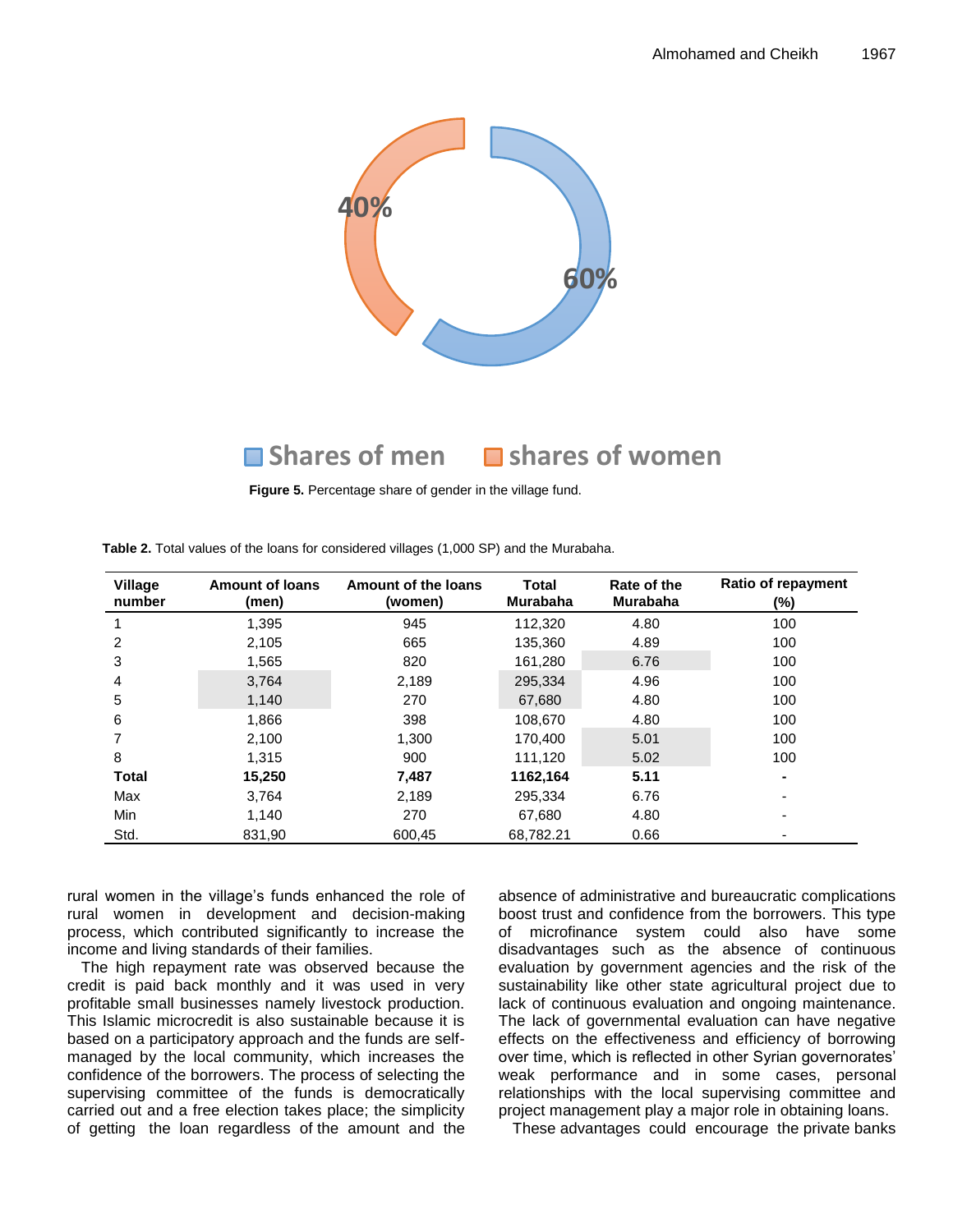to enter this market of Islamic microcredit. The private sector will be a strong competitor to the public sector because of its administrative efficiency and continuous assessment of the lending process, but that needs more investment in rural infrastructure and increase the number of branches in the rural areas. Despite these disadvantages, it is necessary to find a socially acceptable and viable credit system that can help rural families finance the needed capital for agricultural production, to improve their incomes and living standards, and enhance women's role in rural development.

## **Conclusions**

Over the past 30 years, the Islamic finance has grown markedly to become a global industry beside other traditional types of financing. Therefore, Islamic finance and microfinance agree in essence, both of which are primarily concerned with providing social services and helping the neediest people. They also agree not to exploit the need of people and to profit from them but to call for social equality and to encourage the poor to get closer to the layers. The cooperative agricultural bank has played an important role in the Syrian agricultural sector. It provided subsidized loans with fixed interest rates as well as overseeing input provision and commodity purchase. In contrast, despite their needs, many rural residents have been unable to access this type of official funding because of the complex administrative and religious considerations. Thus, religious beliefs and social environment in rural areas have to be considered in any agricultural credit project to facilitate the establishment of a productive credit system as a means of continuously improving living conditions, distributing welfare benefits to all social groups and combating rural poverty. The credit system must also focus on the rural activities in which the target group has been successful in the past like the livestock production. Compared to crop production, livestock production has had lower vulnerability to external risks such as climate fluctuations and irregular rainfall; as a result, loans were focused on investing in livestock (Sheikh et al., 2017). To support income-generating activities for poor livestock breeders, government policies should focus more on the increased added value of milk products and milk processing, especially, Syria enjoys comparative advantage in the animal products in this sub-system that are mainly produced by poor households (NAPC, 2005).

It can be concluded that such an Islamic agricultural microfinance initiative can be considered as a successful one and an important innovation in a rural village of any Islamic developing country that can contribute to rural development, poverty reduction and creating jobs by providing financial services for the establishment of small enterprises. This type of credit can be considered as very suitable for rural areas in developing countries, fistful because it is directed to the small projects as is the

agricultural sector based mostly on small family farms and it is centred on the principle of Islamic Murabaha, which corresponds the religious beliefs of the majority of the rural population. The Islamic microfinance has the potential to expand access to finance to unprecedented levels throughout the Muslim world. This type of credit uses the participation approach; the target group contribute to manage the village fund which strengthens farmers' confidence and contributes to the success of this initiative.

Unfortunately, in 2016 as a result of the war, this program stopped but there is hope it can be re-applied in the reconstruction phase in Syria because of its advantages, such as, to strengthen the role of rural women in improving the standard of living of their families and reducing poverty, which can be seen through the provision of about 45% of loans to rural women in the current research. The demand on this type of credit is high and does not conflict with the Islamic beliefs. There is a high potential of obtaining a legal formula for this type of micro financing since it is supported by a government institution which is the Syrian ministry of agriculture.

Agriculture financing is riskier than trade or industry finance. The village funds must therefore build up their institutional capacities to deal with the risks generally related to financial services provided to the poor and lowincome families. The capacity-building of microfinance funds will therefore be strengthened by the project within the framework of improving management competencies at the microfinance management level and at the level of competency improvement among agricultural producers and livestock breeders, which are the actual clients of rural microfinance funds. The dependence of village funds on the financial nucleus is another risk to sustainability, so microfinance funds have to work to develop their own financial resources with the time.

# **CONFLICT OF INTERESTS**

The authors have not declared any conflict of interests.

## **ACKNOWLEDGMENT**

The authors thank the donor Baden-Württemberg Stiftung and the Institute of International Education (IIE) for providing financial support and to thank the University of Hohenheim for hosting this research and our special thanks to Professor Regina Birner for providing scientific advice and logistical support.

#### **REFERENCES**

- Abdo M (2014). The impact of the lending policy on farmers entering Syria in Hama governorate, Ph. D. Dissertation, Press of the Aleppo University, Aleppo, Syria 230 p.
- Almohamed S, Doppler W (2008). Sozioökonomische Analysen und Evaluierung des Bewässerungsprojektes West Maskana in Nord